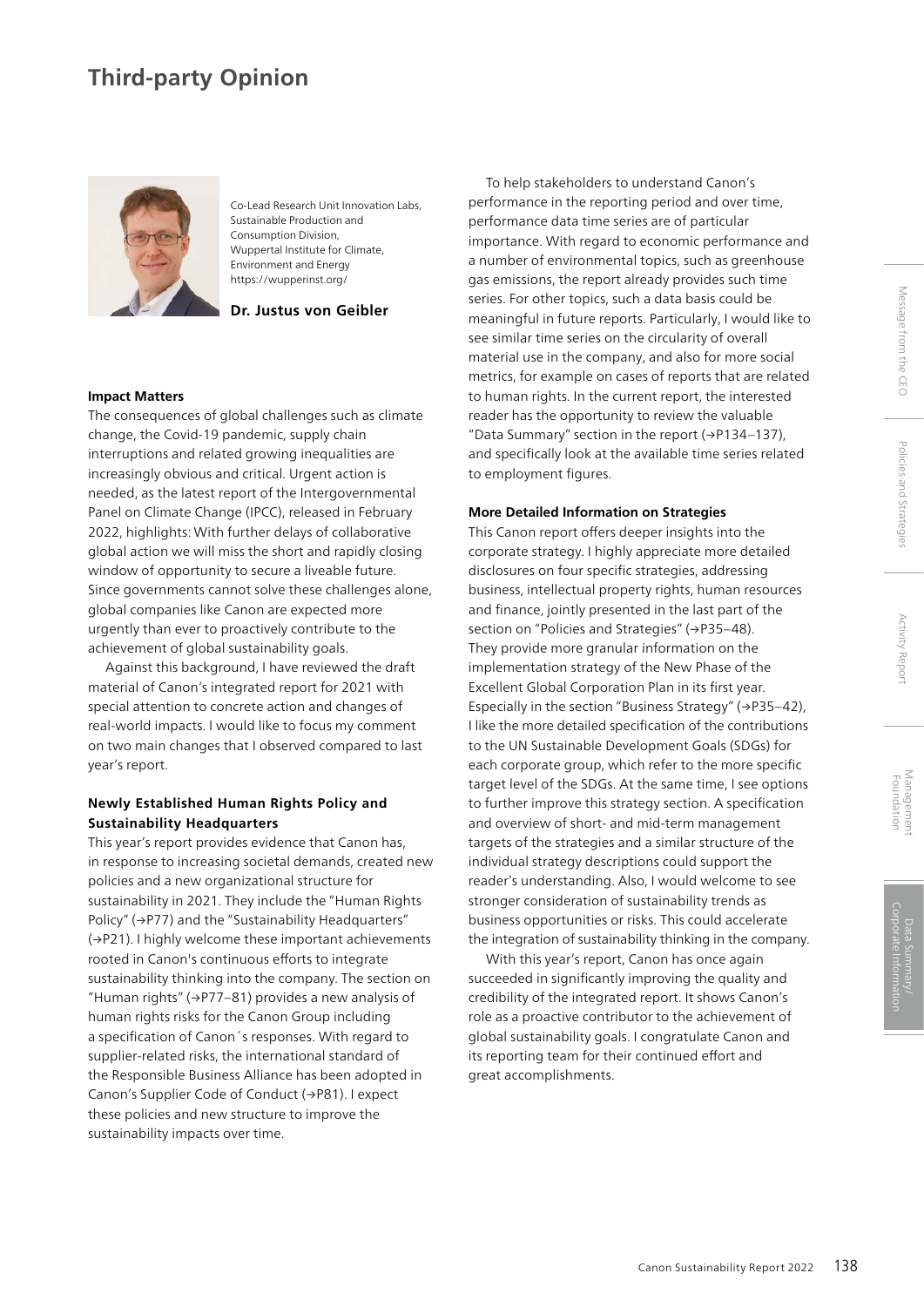

Sancroft International Ltd. Chief Executive and Global Sustainability Standards Board Chair

**Judy Kuszewski**

Canon has understood for many years that the purpose of a corporation goes beyond the making and selling of products and services, beyond the provision of jobs for workers and income for investors. Fundamentally, Canon improves people's lives – through technical excellence, convenience, creativity, innovation, accessibility and partnership, among many other qualities. The *kyosei* philosophy encapsulates this attitude to service of society's needs.

This Integrated Report represents the most recent expression of Canon's evolution and journey toward integration of sustainability ambition and business strategy. I congratulate Canon for the seriousness with which it takes this activity, as well as the significant progress this report demonstrates, including:

- A coherent new corporate structure, comprising four core business groups, augmented by several global headquarters units, bringing a consistent level of excellence to its operations
- An expanded focus on the respect for human rights in Canon's operations and supply chain, building on previously established activities, but with a fresh vitality and attention to international best practices
- The confidence to address core elements of business and financial strategy alongside its economic, social and environmental ambitions – recognising and respecting the symbiosis that exists between all these elements as well as its readers' and stakeholders' concerns for them all.

A consequence of Canon's recent organisational restructuring into the four major business groups is the clarity this brings to the breadth of activities, products and services the group provides and the ways in which it seeks to add value in the future. From a sustainability perspective, this lays bare the reality of Canon as a technology provider, above and beyond its historical emphasis on certain types of products. Technology is characterised by ingenuity and flexibility, by finding new ways to use resources and not being bound by past practices or preconceived ideas.

The very flexibility of technology, however, brings risk as well as opportunity, including in sustainability terms.

For example, imaging technology can enhance security and efficiency in the community, but it can alternatively be used to strengthen the surveillance capabilities of state actors in ways that may not be benign. Resourceefficient materials and solutions can lower the in-use environmental footprint of products, but this may also serve to drive product obsolescence that in turn leads to unnecessary waste. The fact is that the impacts of technology depend largely on how they are put to use. Their potential impacts may be positive or negative – but it is of fundamental importance that we understand these impacts clearly; we cannot otherwise know which ones are most compelling or consequential, and which ones most powerfully drive business value.

When we consider risk and opportunity, therefore, it is important to focus on the impacts, both positive and negative, associated with a business's activities, in addition to its strategy, capability and intent. In this respect, I believe Canon's reporting may be clearer in the future. I would encourage Canon to explain more concretely how the risks and opportunities identified are associated with specific impacts to people and planet, and to expand the scope of risk and opportunity beyond Canon itself. This is in line with global best practice, including the forthcoming European regulations on sustainable investment, which stipulate that 'sustainable' business activities must not only contribute to particular sustainability objectives, but must also avoid doing significant harm to other sustainability objectives. This can only be achieved through a careful and transparent analysis of impacts.

Canon has been especially effective in its use of the UN Sustainable Development Goals (SDGs), particularly in linking Canon's specific strengths and capabilities with the most important societal needs. I believe this can only help deliver clarity of purpose while strengthening the management of Canon's impacts. A more challenging next step would be to go beyond the high-level goals to link Canon's business strategy to the more specific targets contained within the goals – for example, considering Goal 11 (Sustainable cities and communities) not only in its broadest sense, but also through the most relevant sub-targets, such as sustainable urban transport, civic participation and disaster resilience.

Canon's sustainability and integrated reporting efforts have been ongoing for years, but remain an emerging field – exactly as it is for other major global businesses – and in this sense will never be 'finished'. I thank Canon once again for its constant efforts to improve not only its transparency but its performance toward sustainable business and good corporate citizenship.